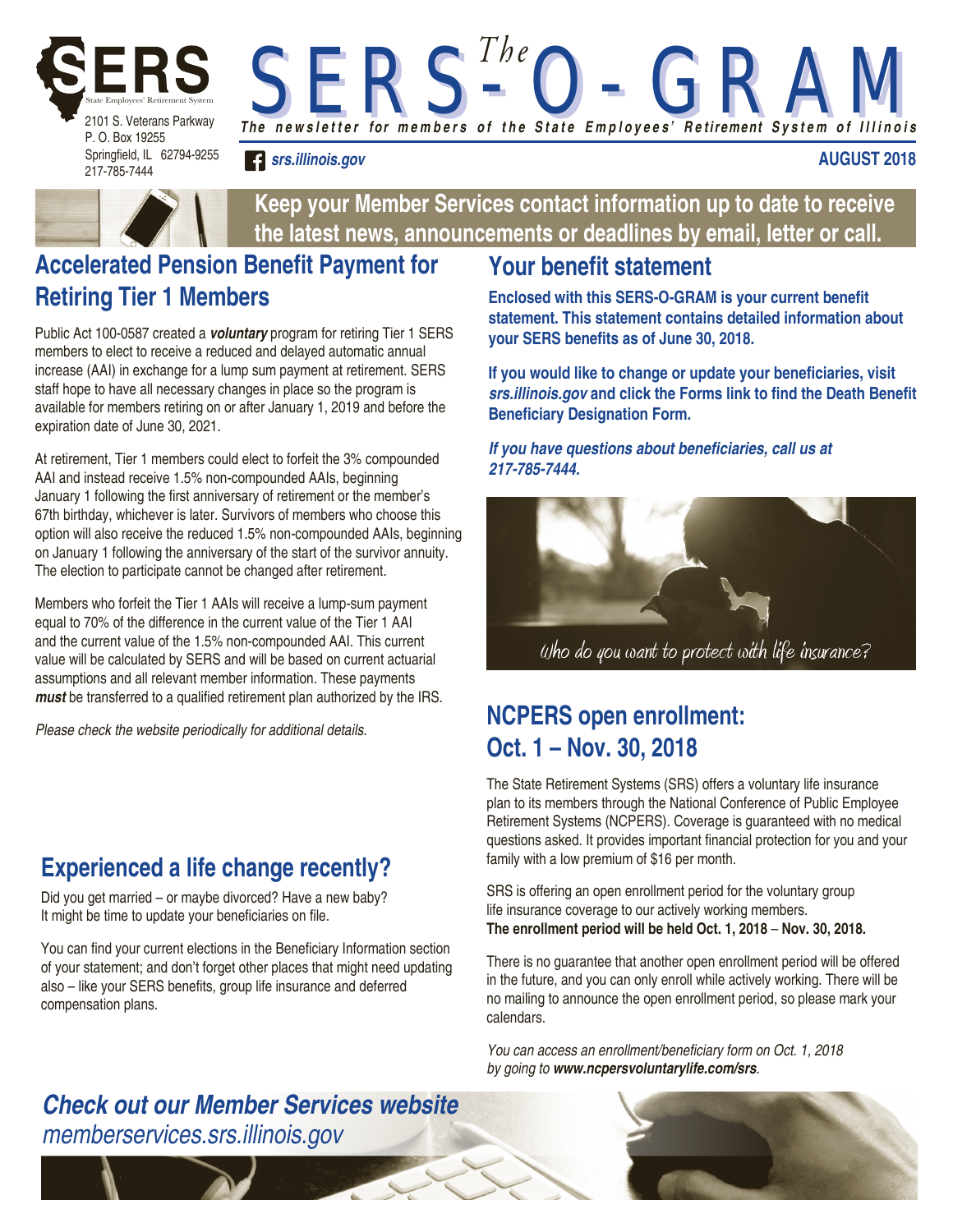#### **2019 SERS Preretirement workshops**

#### **Registration for all SERS workshops begins Sept. 1, 2018.**

To register for a workshop, visit *srs.illinois.gov* and click on the "Workshop Registration" logo. Once you're connected, click on the "Must Haves" link and follow the instructions. After you submit your registration, you'll receive an email confirming your registration has been submitted to your Retirement Coordinator for approval. Once approved, you'll receive additional emails with specific information about the workshop.

All workshops provide information on financial planning, deferred compensation, entitlements and estate planning.

For questions about our online registration, call 217-785-6979 or email stephanie.staber@srs.illinois.gov.

#### **INVESTING IN YOUR FUTURE**

*For employees under age 45*

This introductory IYF workshop is designed to encourage members to start planning early for retirement. The emphasis is on money management and investing early for the future, assessing current risks, and using the services provided by SERS.

| Jan. 22        | Springfield   | Sept. 24        | Collinsville |
|----------------|---------------|-----------------|--------------|
| Mar. 5         | Chicago       | <b>Sept. 24</b> | Schaumburg   |
| Jun. 4         | <b>Joliet</b> | Oct. 1          | Chicago*     |
| <b>Jul. 16</b> | Springfield*  | Nov. 12         | Carbondale   |

\*These workshops are only for Tier 2 members. All other workshops are available to Tier 1 and Tier 2 members.

#### **EDUCATION FOR TOMORROW'S CHOICES**

*For employees within*  5-15 years of retirement

This two-day, medium-range planning ETC workshop asks participants to realistically assess their future needs and lifestyle, and take the necessary steps to achieve these goals. The ETC focuses on financial planning, SERS and Social Security entitlements, legal and estate planning, leisure and living arrangements.

| Jan. 2 & 3        | Springfield         | Jun. 19 & 20 | Springfield             |
|-------------------|---------------------|--------------|-------------------------|
| Jan. 9 & 10       | Chicago             | Jul. 10 & 11 | Chicago                 |
| Jan. 30 & Jan. 31 | <b>Carol Stream</b> | Jul. 10 & 11 | Urbana                  |
| Mar. 13 & 14      | <b>Joliet</b>       | Aug. 7 & 8   | Effingham               |
| Mar. 20 & 21      | Springfield         | Aug. 14 & 15 | Mt. Vernon              |
| Apr. 17 & 18      | Collinsville        | Aug. 28 & 29 | Utica                   |
| Apr. 17 & 18      | Schaumburg          | Oct. 2 & 3   | <b>Fairview Heights</b> |
| May 29 & 30       | <b>Dekalb</b>       | Oct. 16 & 17 | Chicago                 |
| May 29 & 30       | E. Peoria           | Oct. 16 & 17 | Springfield             |
| Jun. $5 & 6$      | <b>Marion</b>       |              |                         |

#### **COUNTDOWN TO RETIREMENT**

*For employees within 3 years of retirement*

The CDR is a one-day program designed to help participants assess their immediate retirement plans and take the necessary steps to make the transition between employment and retirement as smooth as possible.

 This workshop also reviews SERS and Social Security entitlements, the need for continuous financial planning and keeping an updated estate.

| Jan. 17        | Chicago             | <b>Jun. 27</b> | Chicago             |
|----------------|---------------------|----------------|---------------------|
| Jan. 17        | Springfield         | <b>Jul. 18</b> | <b>Collinsville</b> |
| <b>Jan. 31</b> | Springfield         | <b>Jul. 18</b> | <b>Orland Park</b>  |
| Feb. 7         | <b>Carol Stream</b> | <b>Jul. 25</b> | Springfield         |
| Feb. 14        | Springfield         | Aug. 8         | Springfield         |
| <b>Feb. 28</b> | Chicago             | Aug. 15        | Chicago             |
| Feb. 28        | Springfield         | <b>Aug. 22</b> | <b>Collinsville</b> |
| <b>Mar. 21</b> | Urbana              | <b>Aug. 22</b> | Dixon               |
| Mar. 28        | Springfield         | Sept. 5        | Carbondale          |
| Apr. 4         | <b>Marion</b>       | Sept. 5        | <b>Rockford</b>     |
| Apr. 4         | Chicago             | Sept. 12       | Springfield         |
| Apr. 25        | Schaumburg          | Sept. 26       | Springfield         |
| Apr. 25        | Springfield         | Oct. 24        | Chicago             |
| May 9          | Effingham           | Oct. 24        | Springfield         |
| <b>May 16</b>  | Chicago             | Oct. 31        | <b>Orland Park</b>  |
| <b>May 16</b>  | Springfield         | Nov. 7         | Springfield         |
| <b>May 23</b>  | <b>Joliet</b>       | <b>Nov. 14</b> | Chicago             |
| <b>May 23</b>  | Quincy              | <b>Nov. 14</b> | Mt. Vernon          |
| <b>Jun. 13</b> | Springfield         | <b>Nov. 21</b> | <b>Collinsville</b> |
| <b>Jun. 27</b> | E. Peoria           | Dec. 5         | Springfield         |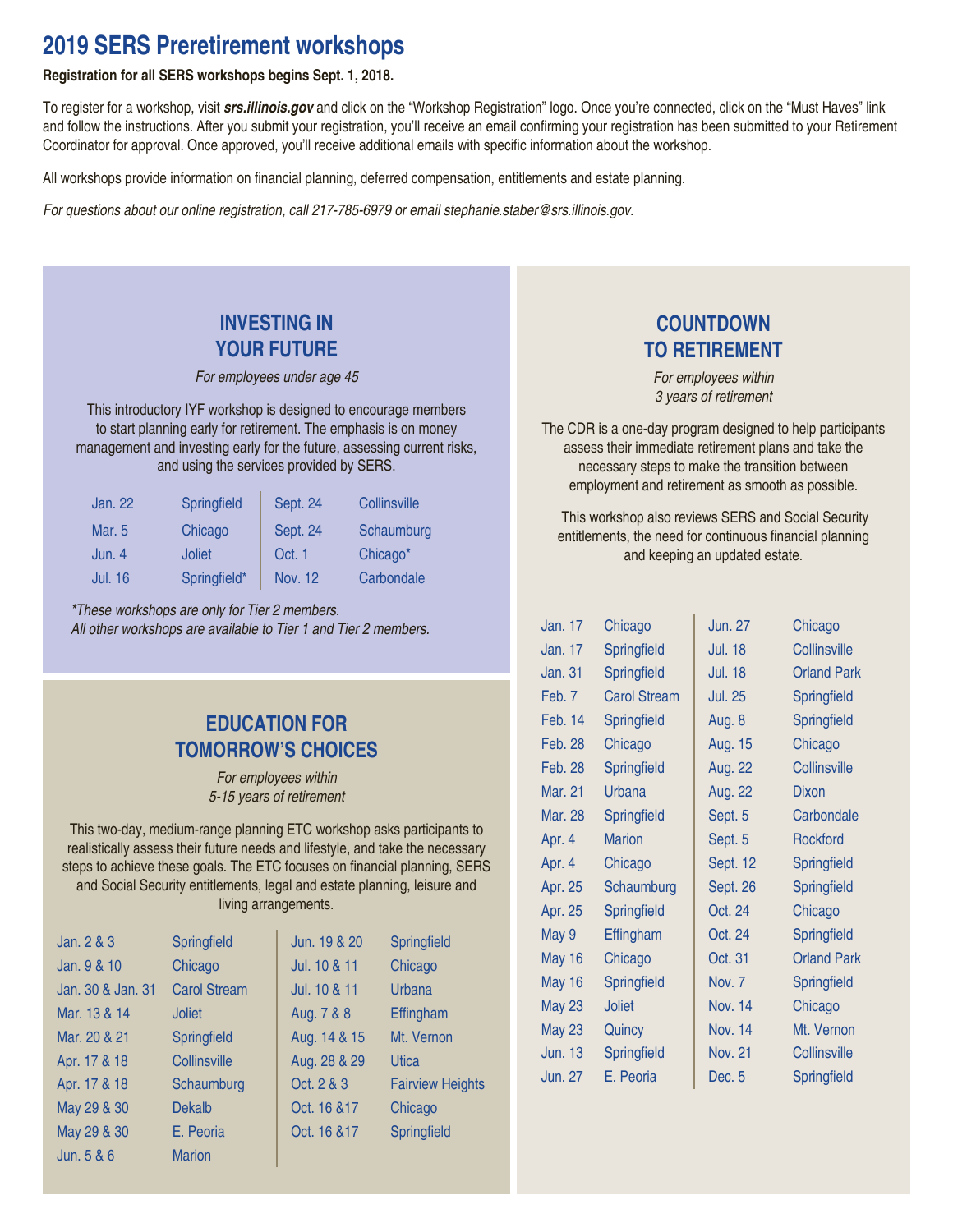# **SERS disability benefits**

If you become disabled and are unable to perform the duties of your position, you may qualify for SERS disability benefits. SERS provides occupational and nonoccupational disability benefits to partially replace your income while you are disabled, and you continue to earn SERS service credit during the period of disability. *You must apply with SERS in order*  **to qualify for these benefits.**

If you become disabled and are unable to work, please refer to the SERS *website at srs.illinois.gov for application instructions. You may also contact*  your Retirement Coordinator or SERS at 217-785-7444 for additional assistance in applying for disability benefits. Information regarding your benefit eligibility and estimated amount of your SERS disability benefits can be found in your enclosed June 30, 2018 benefit statement.

## **Barb Baird retires after 38 years with SERS**

Barb Baird, Manager in the Chicago office, retired after more than 38 years of service with SERS. Barb was an asset to our agency with many years of service, knowledge and expertise, and we wish her well in retirement.

To schedule an appointment to meet with LaVondra Hinton at the Chicago office, please email *lavondra.hinton@srs.illinois.gov*.

## **Call Center**

The Call Center is up and going successfully. We have been live for several weeks with our reps handling over 300 calls per day.

We look forward to continuing success with the Call Center. We are excited to offer this service to enhance our customer experience by reducing wait times and provide faster answers to questions. If you have any questions, contact us at 217-785-7444.

Pictured below is our Call Center staff who are happy to assist you with your questions.



Front row: Barb Hickey, Supervisor; Back (left to right): Loni Braun, state of the SERS Publications Sherry Whitley, Kimsimone Manning, Jena Blackburn

### **Member Services website**

1.

2.

3.

Check out our secure and easy to use Member Services website at *memberservices.srs.illinois.gov*. You can access your current account information, annual statements and other important information.

This is an excellent tool to help you plan for your financial future and eventual retirement. *Log on to this website to view your latest information.*

# Registering for the SRS Member Services website is as easy as 1-2-3!

#### **Sign up for an Illinois Public ID\***

- Visit *memberservices.srs.illinois.gov*.
- Click "Sign Up," and fill out the registration form.
- Click "Register." A confirmation email will be sent to your email address to complete the enrollment process.
- \**You only need to register for a Public ID once. It will be used for all future logins requiring a Public ID.*



- On your first visit to the Member Services website, you will complete a one-time State of Illinois Eregistration.
- Fill out the account registration information.
- Click "Proceed with Registration."
- Verify all information is correct, and click "Proceed with Registration" to finalize your Eregistration.

#### **Sign in using your Public ID**

• Once you've successfully logged in, you'll be automatically redirected to the Member Services website.

If you have already signed up for an Illinois Public ID as an active employee, you already have access to the SRS Member Services Website and can view your benefit check stub electronically.

#### **Are you familiar with the Member Services website?**

Our Member Services website has many helpful features, such as:

- Account information
- Annual benefit statements
- Beneficiary information
-